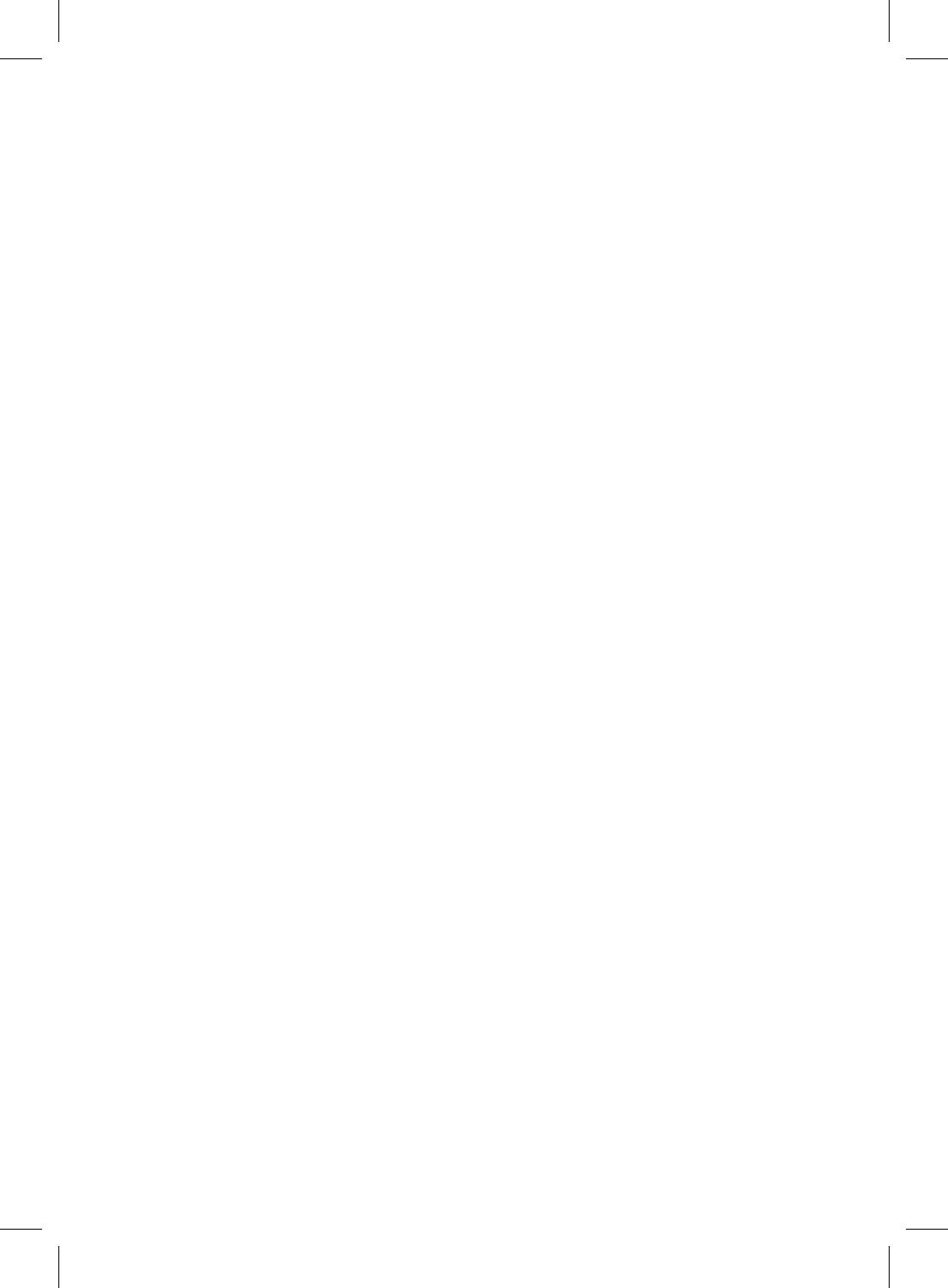#### **Is your child experiencing violence or abuse?**

This leaflet is written for parents of teenagers who are experiencing domestic or sexual violence/abuse.

The information is mainly aimed at girls experiencing an ongoing risk: whether domestic violence, so-called 'honour' based violence, forced marriage or sexual abuse.

Of course it isn't only girls who are victims and most of the information, especially that relating to emotional responses, will apply to boys too.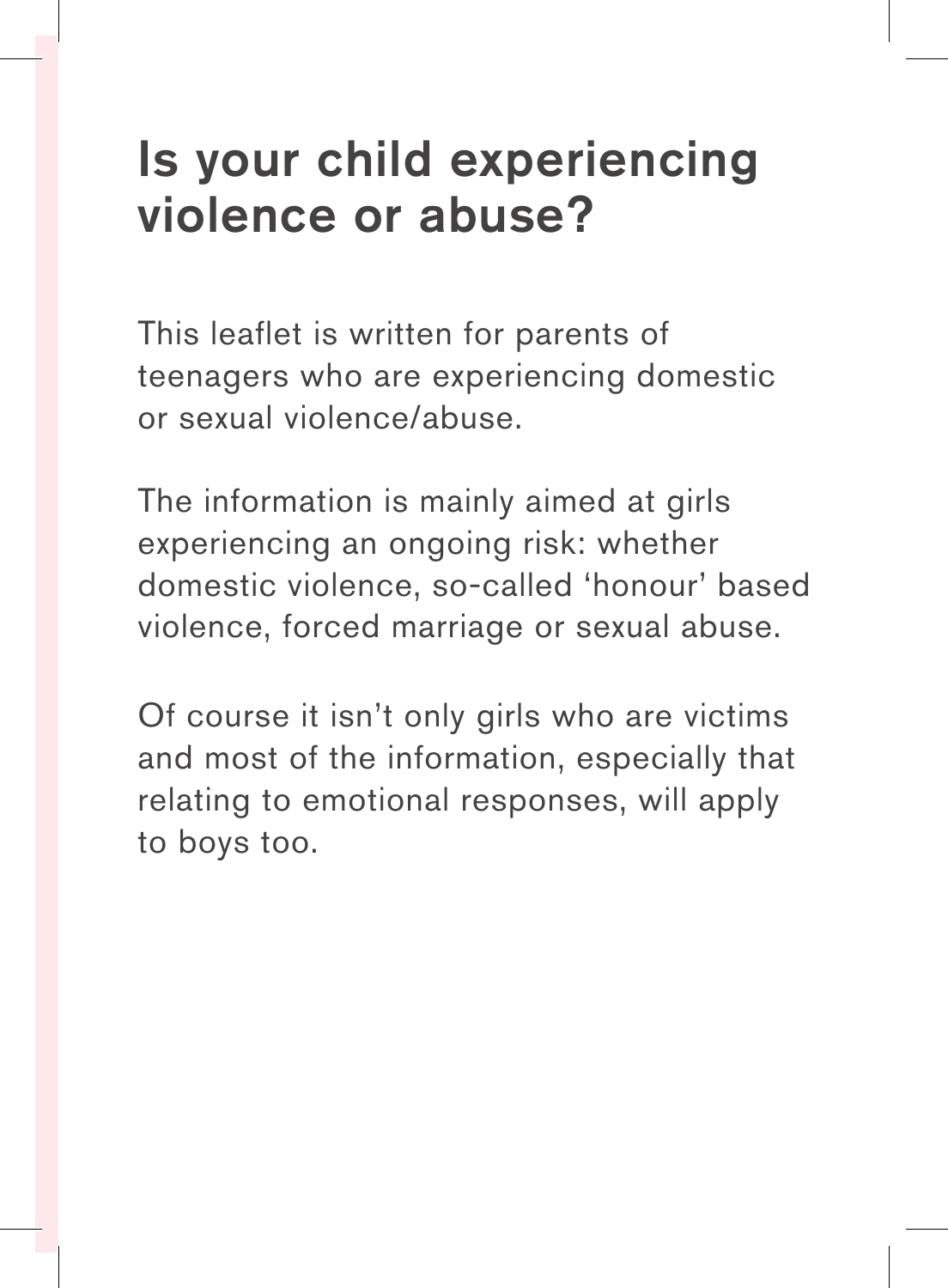#### **What is teenage domestic abuse?**

It is a pattern of abusive behaviour that someone uses against a partner. The abuse doesn't have to be physical: but can take many forms, including threats, emotional abuse, insults, isolation from friends and family, and controlling what someone wears or who they socialise with.

It can also include sex before they are ready and rape. Electronic abuse (cyber-bullying, monitoring via mobiles etc) is a common feature in abusive teen relationships.

Controlling behaviour can escalate into violence and then become a pattern.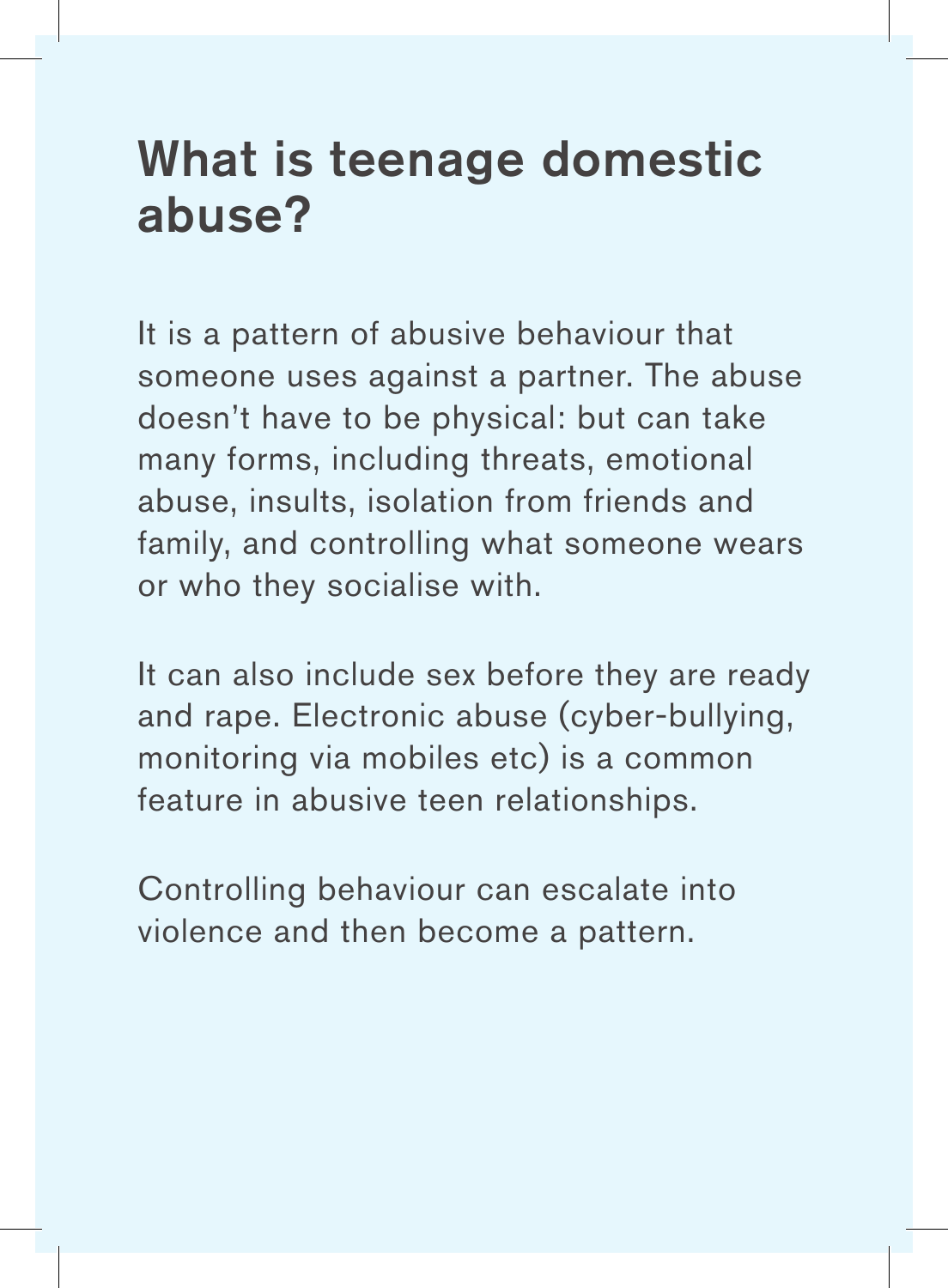Teenage relationship abuse often is hidden, because teenagers typically:

- **\*** have little experience of relationships
- can be under pressure from their peers to act 'cool'
- have unrealistically 'romantic' views of love
- see abuse as 'normal behaviour' within a relationship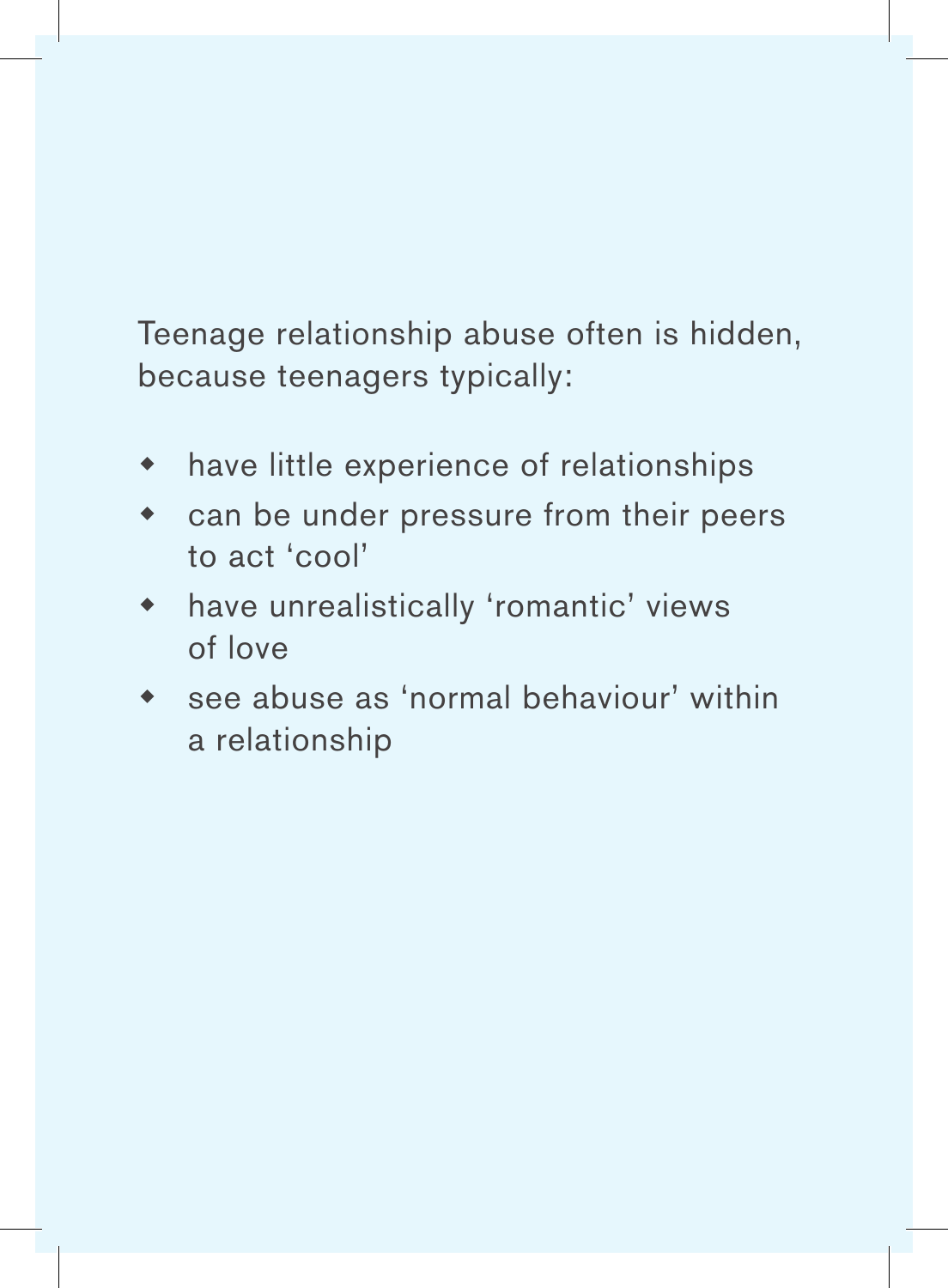### **What is sexual violence?**

Sexual violence is any sexual act that is perpetrated against someone's will. It covers a range of offences, including:

- a completed nonconsensual sex act ie rape
- an attempted nonconsensual sex act
- abusive sexual contact ie unwanted touching
- non-contact sexual abuse eg threatened sexual violence, exhibitionism, verbal sexual harassment
- $\bullet$  sexting sending sexually explicit material via mobile phones

Teenagers can be particularly vulnerable to sexual pressure as wanting to fit in is often one of their main concerns.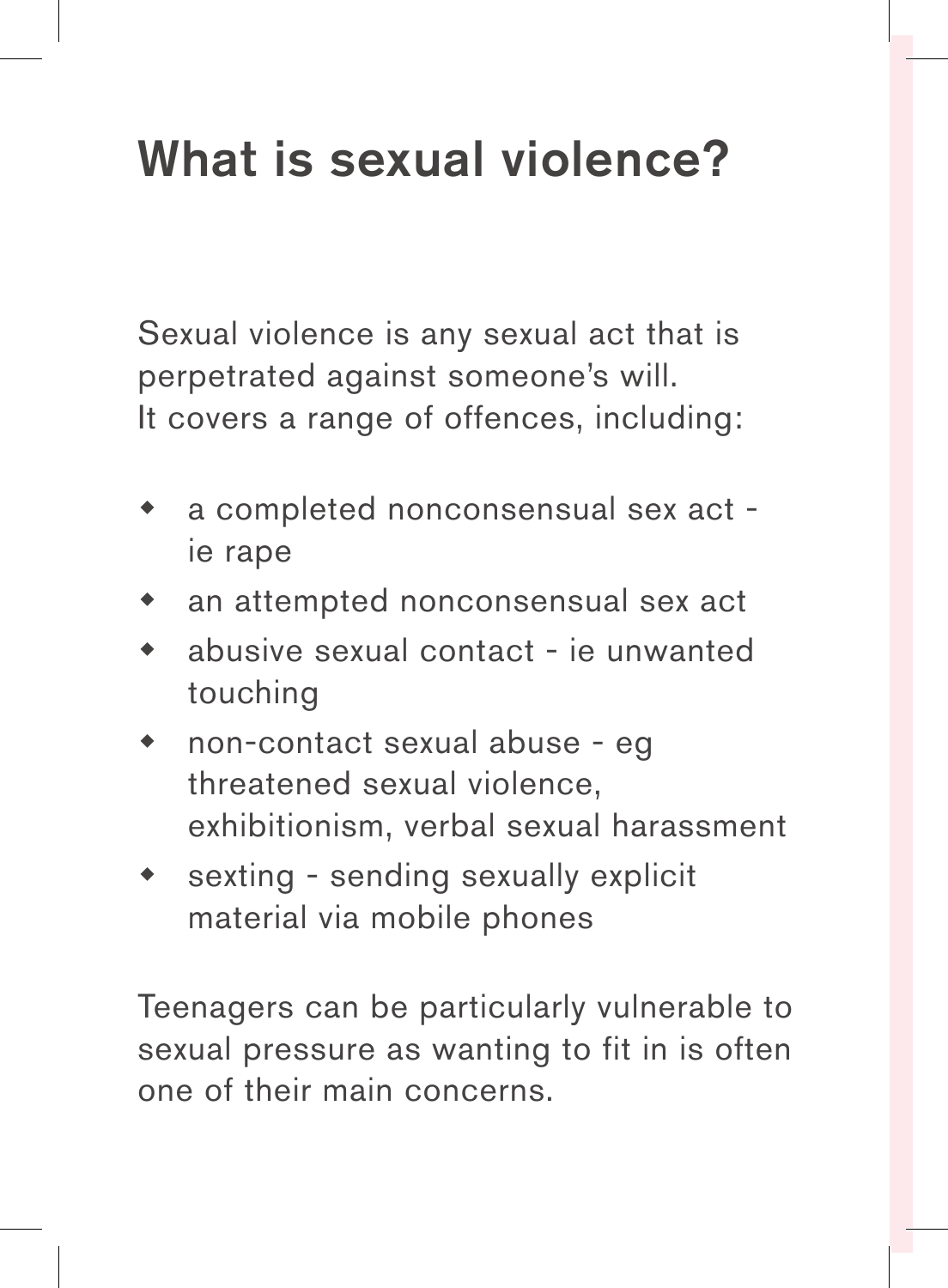#### **Warning signs?**

The following signs may alert you to physical, sexual or emotional abuse in your teenager's relationship. Something is clearly wrong if you notice them:

- spending less time with friends
- constantly checking a mobile, and getting upset when asked to turn it off
- withdrawn or quieter than usual
- $\bullet$  irritable when asked how things are
- making excuses for a partner
- $*$  unexplained injuries, scratches, bruises
- truanting and falling grades at school
- self-harming

Your teenager may also give you clues that abuse is happening in their relationship through their attitudes.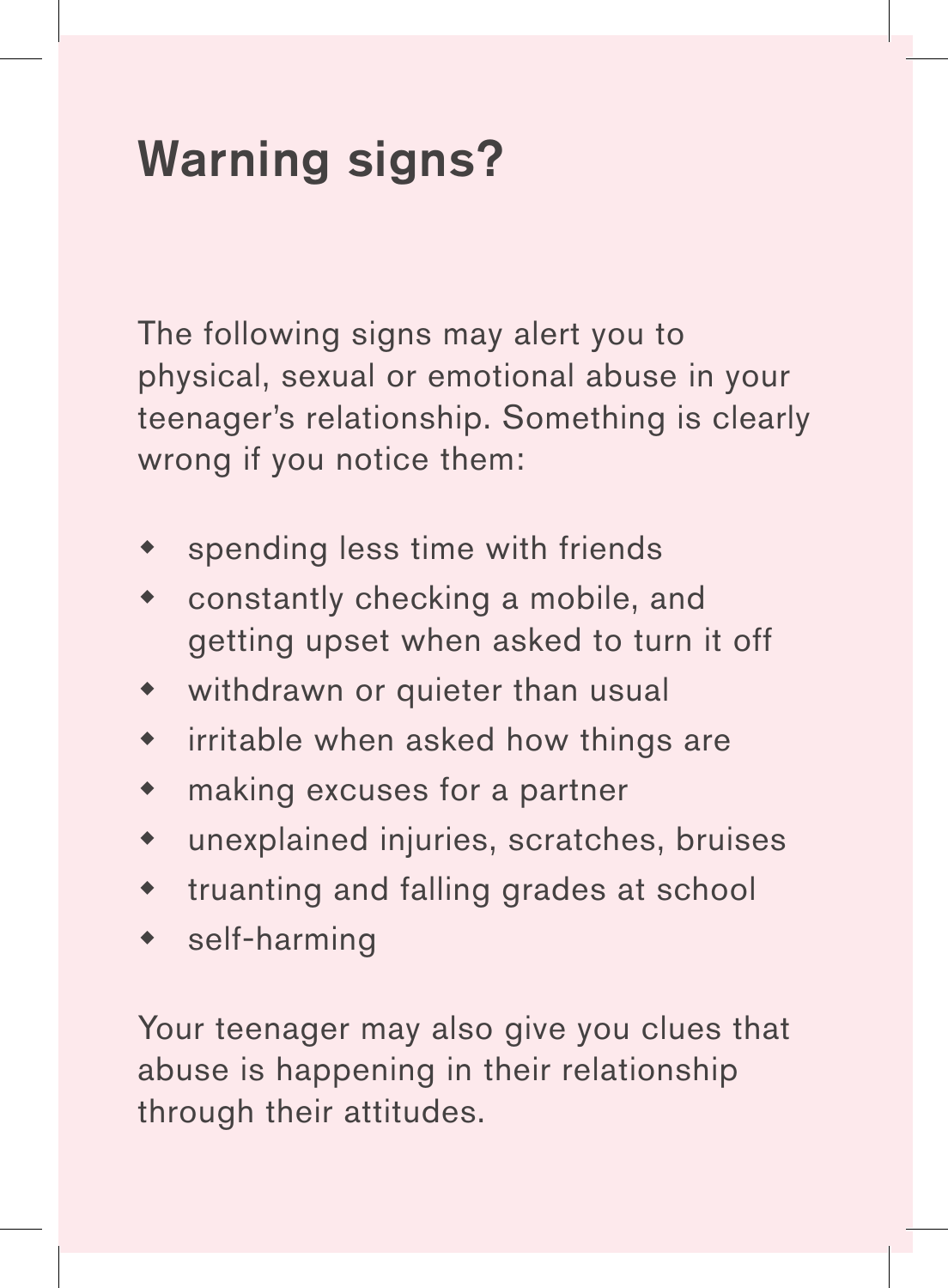### **Misconceptions**

Boys who are abusing their partners may believe:

- $*$  they have the right to control their female partners as they see fit
- masculinity is displayed through physical aggression
- $*$  they have a right to demand intimacy
- they will lose respect if they are attentive and supportive towards their girlfriends
- violence makes them feel in control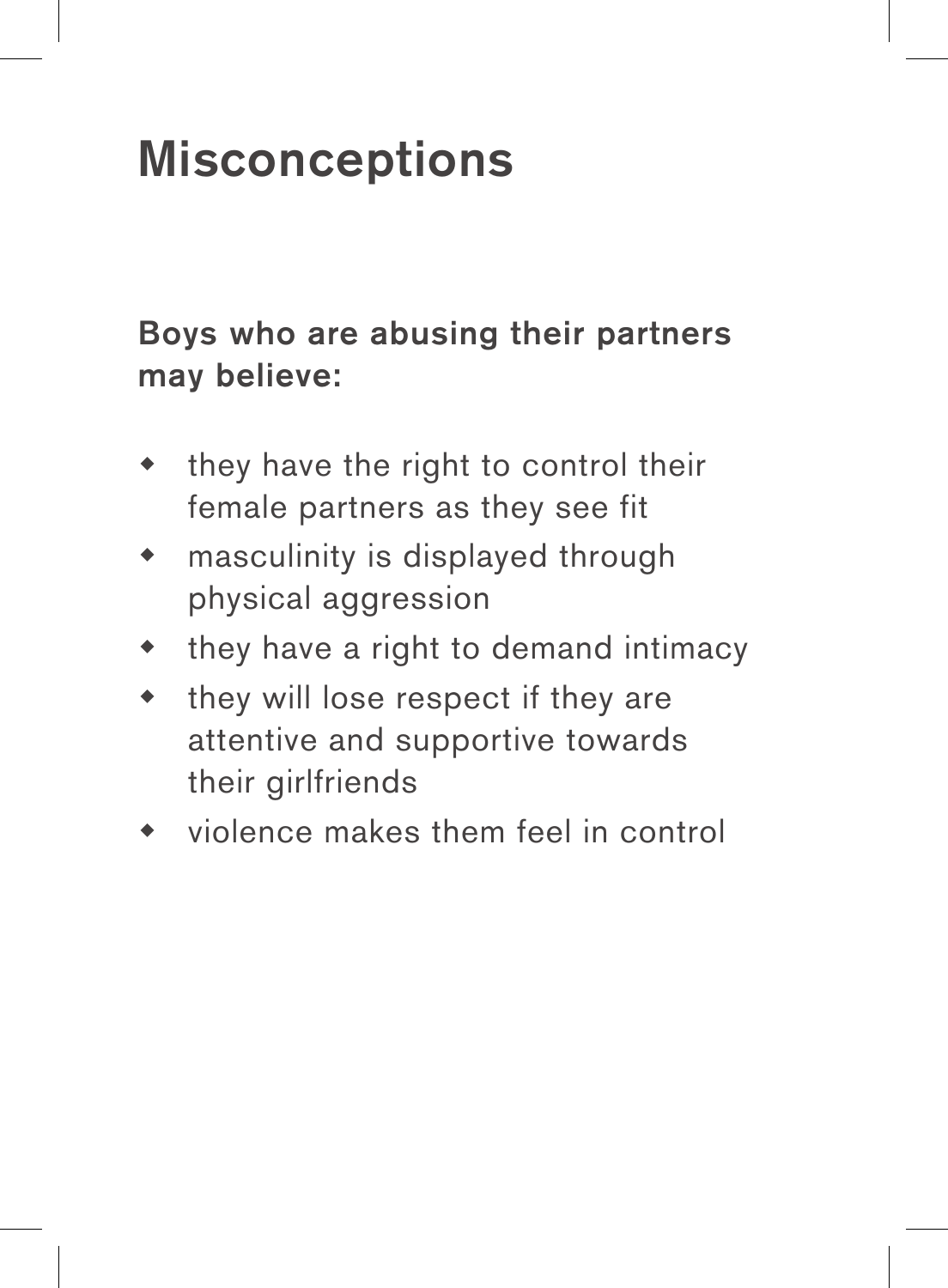#### Girls who are being abused may believe:

- they are responsible for solving problems in their relationships
- $\bullet$  their boyfriend's jealousy, possessive attitude and even abuse is 'romantic'
- abuse is normal  $-$  because their friends are also being abused
- $*$  there is no one to ask for help
- $\bullet$  they would rather have a boyfriend who hits them than none at all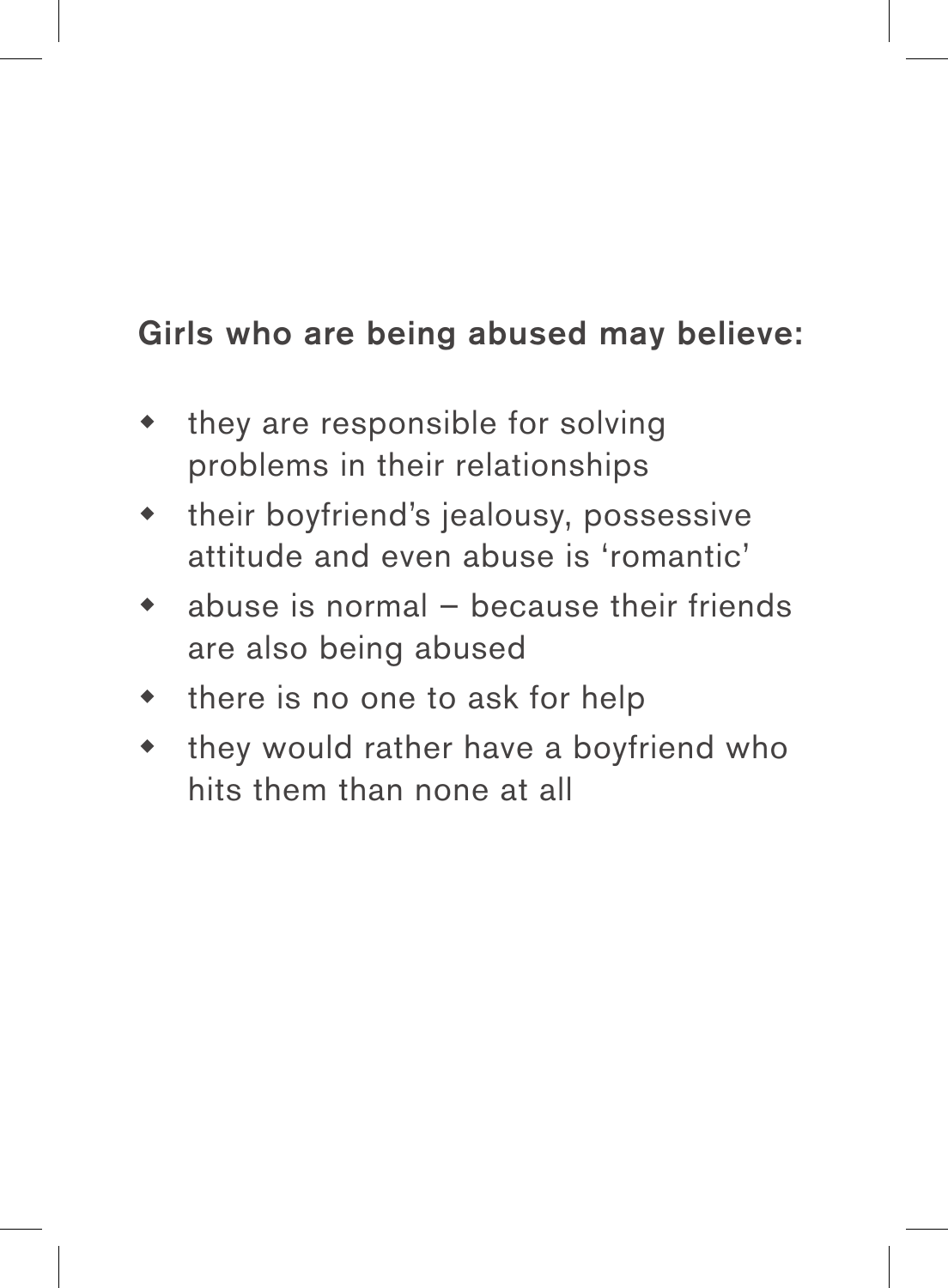#### **What can you do?**

- ask questions rather than jump to conclusions - be sensitive
- believe them abuse is hard to admit and talk about, especially when you think the abuser loves you
- $*$  take it seriously sexual and domestic violence are damaging and can destroy self-confidence
- focus on their safety try not to criticise the abuser as this may make them defensive
- help them to recognise how the abuse is affecting them
- stress the abuse is not their fault and no-one deserves to be abused, no matter what they do
- don't take over make decisions with them not for them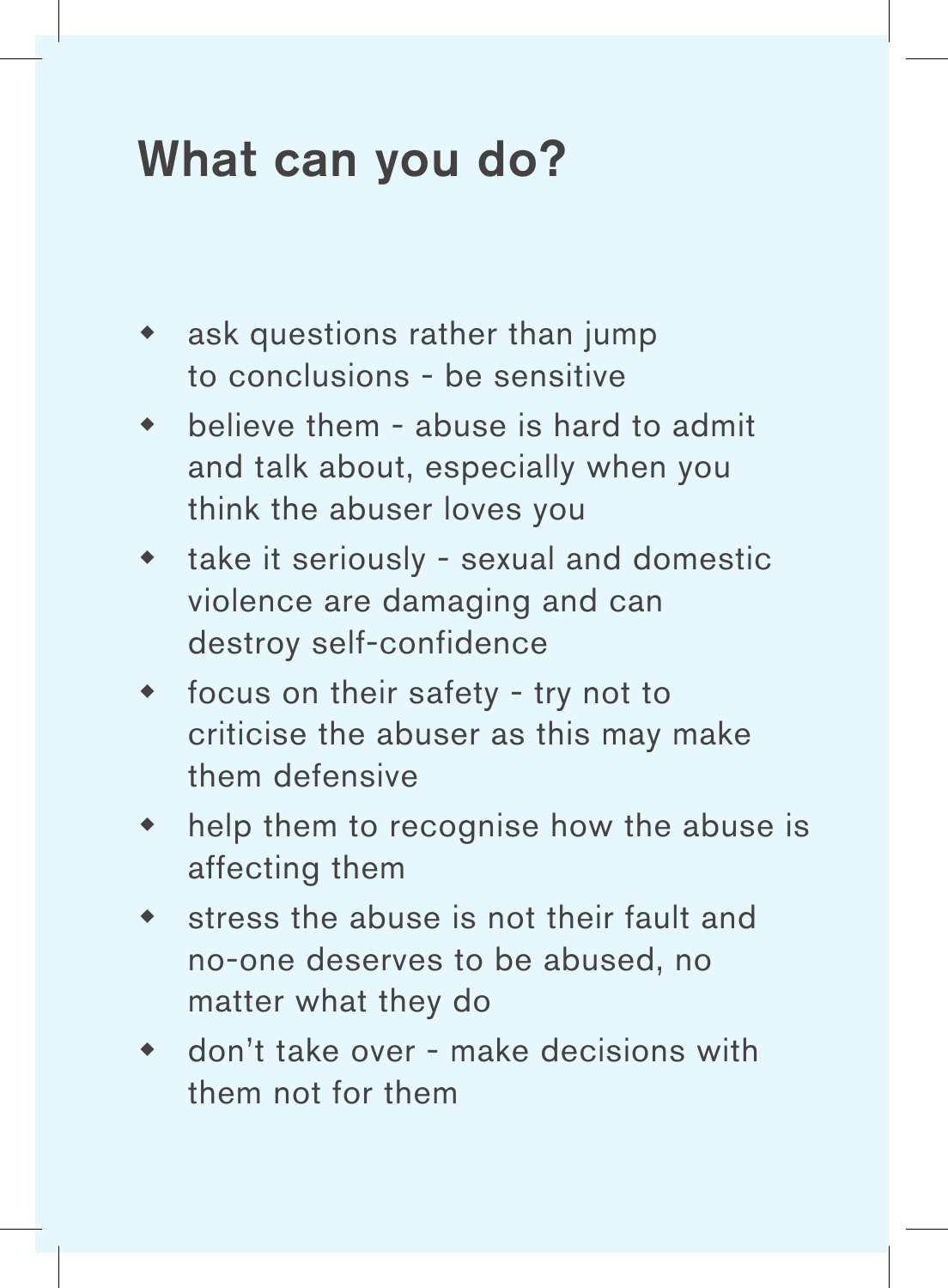### **Talking to boys**

Boys are often told to be strong and in control.

In relationships, this can manifest itself as abuse, threats, possessive behaviour, and physical violence.

- most boys who abuse their partner are in denial about their actions
- boys are often shocked by the consequences of their behaviour on their partners, and don't actually want to become violent and controlling men
- explain how abuse can became a habit and can lead to violence
- if you suspect he is mistreating his partner, try to get him help to stop
- remember, boys can be victims too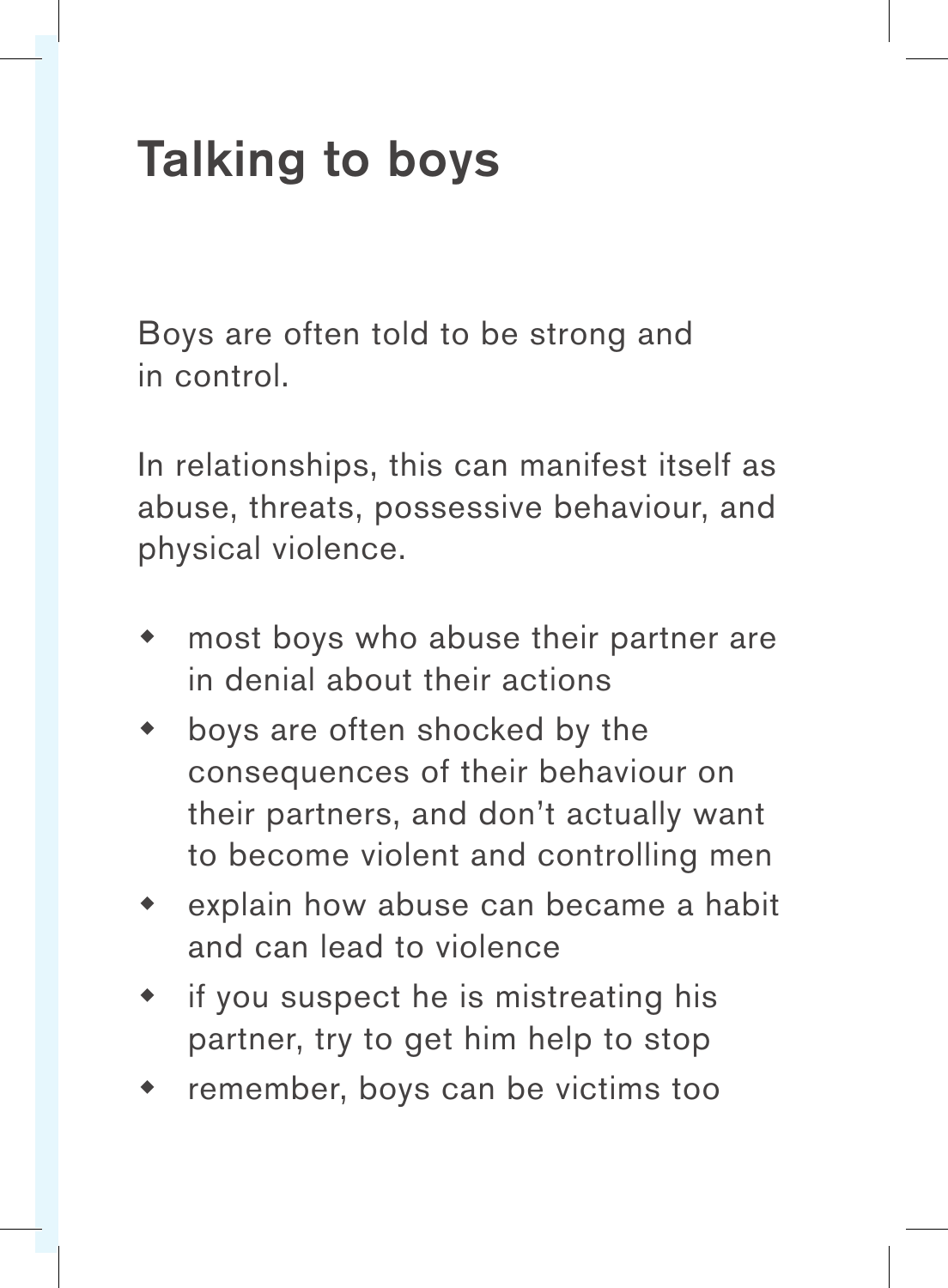## **Talking to girls**

- help her understand what a healthy relationship is
- explain that abusers rarely change
- make it clear that she is never to blame

Ask her if her partner ever:

- shows extreme jealousy, anger
- displays controlling or threatening behaviour
- monitors her calls, emails
- believes in rigid sex roles
- $\bullet$  blames her for his problems
- $\bullet$  is verbally abusive

If she answers yes to any of these, make her aware this can lead to something much more serious.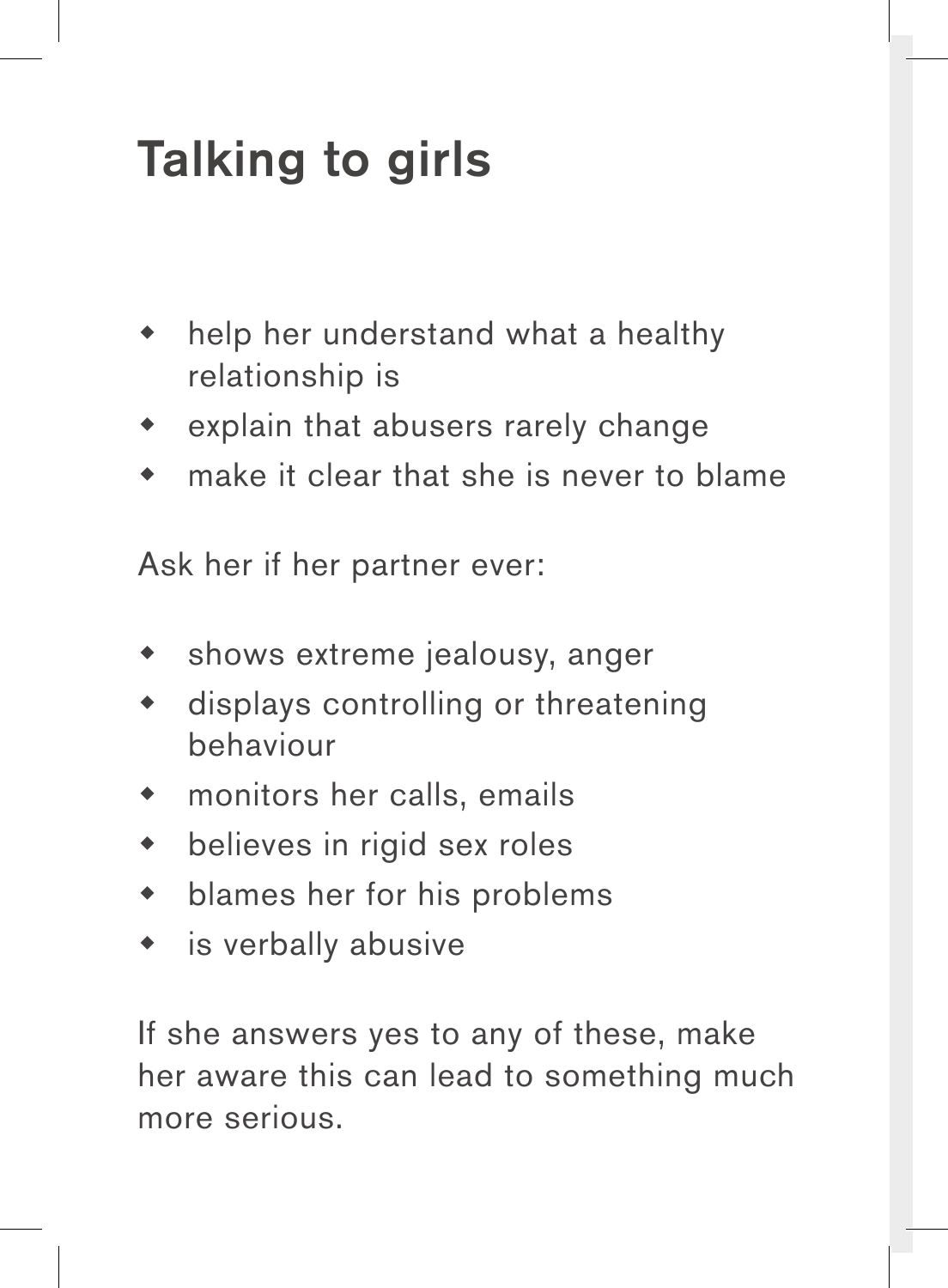#### **Useful contacts**

www.direct.gov.uk/thisisabuse focuses on teenage relationship abuse

Childline 0800 1111

Parentlineplus 0808 800 2222 www.parentlineplus.org.uk

Rape Crisis 0808 802 9999 www.rapecrisislondon.org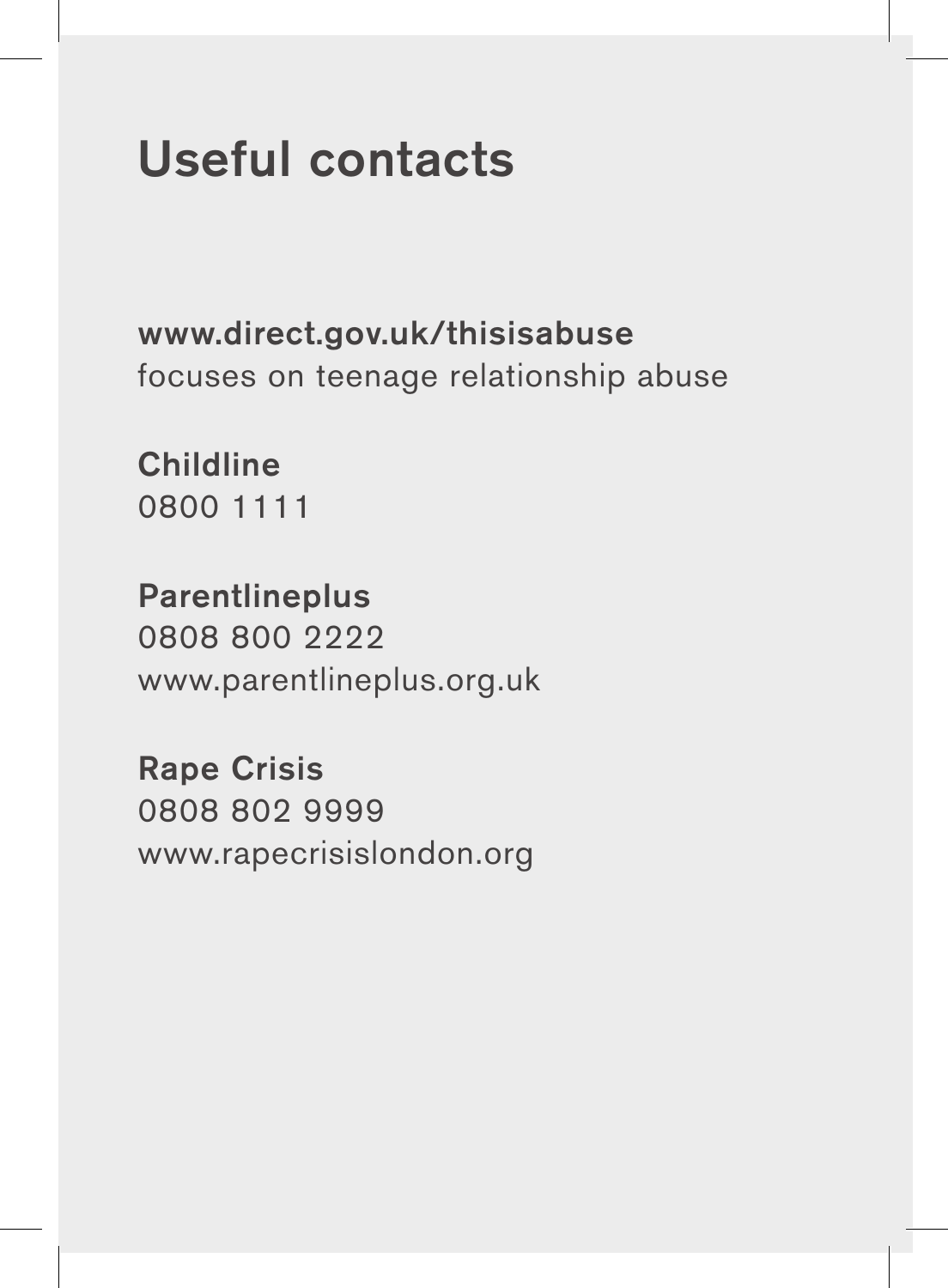Havens Camberwell: 020 3299 1599 Paddington: 020 3312 1101 Whitechapel: 020 7247 4787

Men's Advice Line 0808 801 0327 www.mensadviceline.org.uk

For a full range of services in London, visit: www.london.gov.uk/knowwheretogo

Help for abusers:

Respect 0845 122 8609 www.respectphoneline.org.uk